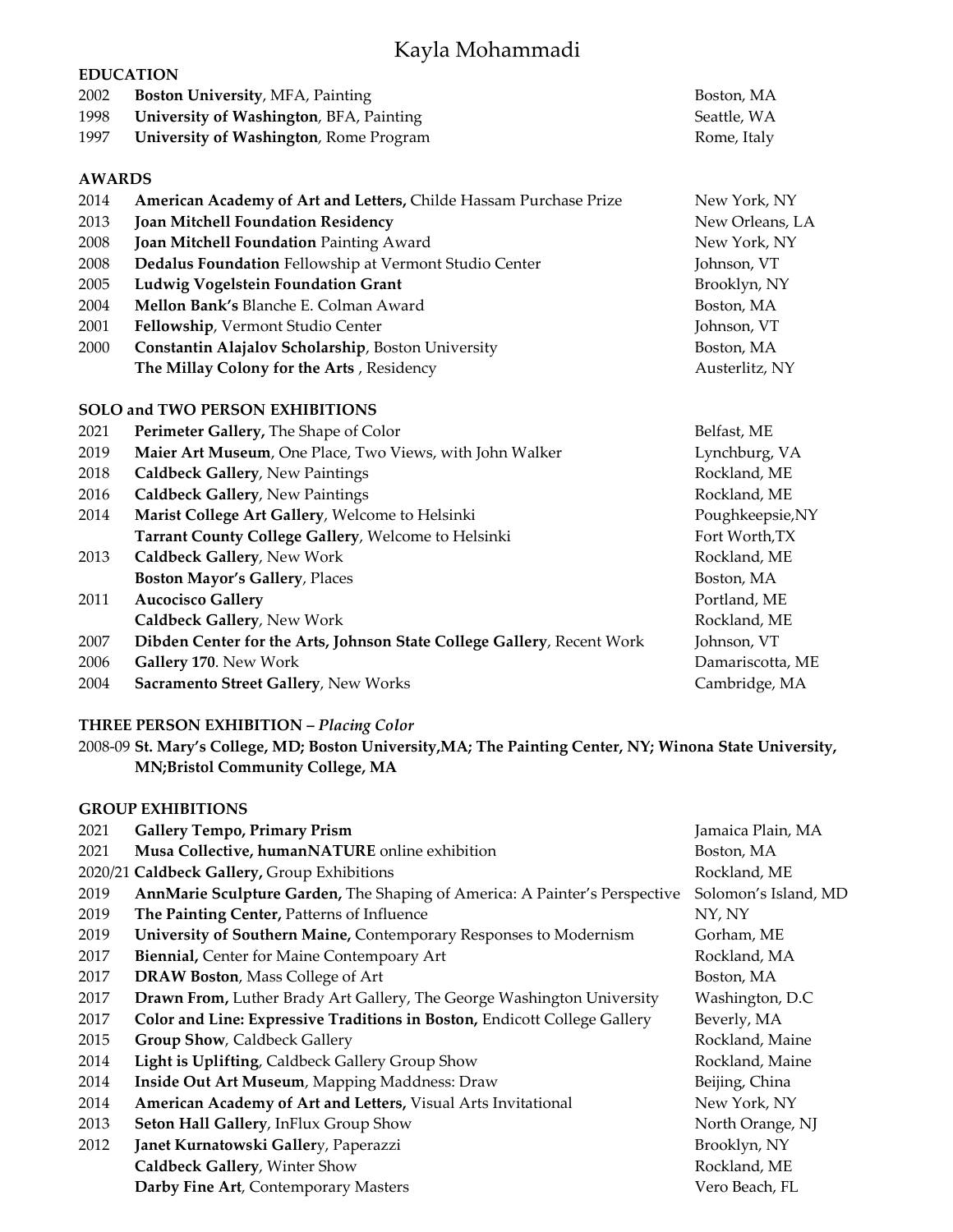|      | <b>Sideshow Gallery, Mic Check</b>                                       | Brooklyn, NY       |
|------|--------------------------------------------------------------------------|--------------------|
| 2011 | <b>C2 Fine Art</b>                                                       | St. Petersburg, FL |
|      | <b>Sherman Gallery, Boston University, Fresh Flowers</b>                 | Boston, MA         |
|      | Sideshow Gallery, It's all Good! Apocalpsye Now                          | Brooklyn, NY       |
| 2010 | Denise Bibro Gallery, Reunited Group Show                                | New York, NY       |
|      | Sideshow Gallery, It's a Wonderful 10th                                  | Brooklyn, NY       |
| 2009 | <b>Alexandre Gallery, Night</b>                                          | New York, NY       |
|      | <b>Bromfield Gallery</b> , PlusOne                                       | Boston, MA         |
| 2008 | Courthouse Gallery, Betwixt & Between: Color, Line and Texture           | Ellsworth, ME      |
|      | Green Hut Gallery, Painters who Teach,                                   | Portland, ME       |
| 2007 | Art Chicago 2007, Riverhouse Editions                                    | Chicago, IL        |
|      | Susan Maasch Fine Art, Group Show                                        | Portland, ME       |
|      | Maine Capitol Building, "Maine Printmakers"                              | Augusta, ME        |
| 2006 | Rose Art Museum, Spot On                                                 | Waltham, MA        |
|      | Marist College Art Gallery, A Place for the Genuine, 5 Abstract Painters | Poughkeepsie, NY   |
|      | Creative Arts Workshop, Particular Places Exhibition, juror Bernie Chaet | New Haven, CT      |
|      | Center for Maine Contemporary Art, Biennial Juried Exhibition            | Rockport, ME       |
|      | Center for Maine Contemporary Art, Maine Printmakers 1980 - 2005         | Rockport, ME       |
| 2005 | University of Denver, Victoria Myhren Gallery                            | Denver, Co         |
|      | Riverhouse Editions: Master Prints by 44 Artists                         |                    |
|      | Gallery 170, Works on Paper                                              | Damariscotta, ME   |
|      | Marist College Art Gallery,                                              | Poughkeepsie, NY   |
|      | Regional Imprints: Collections and Selections, Artists' Books and Prints |                    |
| 2004 | AAF Contemporary Art Fair, with Riverhouse Editions                      | New York, NY       |
| 2002 | Boston University 808 Gallery, MFA Thesis Exhibition                     | Boston, MA         |
| 1998 | Juror's Choice Award, Jacob Lawrence Gallery, Univ. of Washington        | Seattle, WA        |
|      | Juror Diane Douglas - Director of The Bellevue Art Museum.               |                    |

#### **REVIEWS**

Arango, Jorge S., Dec. 20, 2020, Portland Press Herald, "Caldbeck Holiday Show Conveys Sense of This Place" <https://www.pressherald.com/2020/12/20/art-review-3/>

Kany, Daniel, Nov. 03, 2019, Portland Press Herald, "USM Exhibit should spark conversation about Modernism" Kany, Daniel, Aug. 13, 2016, Portland Press Herald, "Art Review: In a Small Island Gallery a Rich Look at Maine Art" Thompson, Jamie, September 2015, Maine Home and Design.

Britta Konau, December 4, 2014, Midcoast Maine Free Press, Art Current <http://freepressonline.com/main.asp?SectionID=50&SubSectionID=72&ArticleID=36183> James Panero, April 2014, The New Criterion, "Gallery Chronicle".

<https://www.newcriterion.com/articles.cfm/Gallery-chronicle-7877>

Edgar Allen Beem, Nov/Dec 2013, Art New England, "Not Feeling Guilty about Being a Painter", Pages 34-36. Carina Wine, October 2011, "Kayla Mohammadi: Interview", Abstracks.com, Pages 30-39. Britta Konau, September 28, 2011, "Abstract Artists look at Craft", The Portland Phoenix Daniel Kany, September 18, 2011, "Abstract Painting That Pops", The Portland Press Herald. Brett Baker, August 15, 2011, "Kayla Mohammadi: Interview", The Painter's Table, <http://painters-table.com/blog/kayla-mohammadi-interview> Britta Konau, July 28, 2011, "Five Artists at the Caldbeck Gallery", The Free Press, Page 14. Kari Knutson, September 3, 2009, "A Different Look", Winona Daily News, Page A3. John Goodrich. May 12, 2009. "Placing Color", New York Press, Page 6.

#### **BOOKS AND CATALOGS**

McAvoy, Suzette, (2019), 'One Place, Two Views', catalog essay Vu, Thomas, (2015), Draw: Mapping Maddness, LeRoy Neiman Foundation Vittorio Colaizzi, (2008), "Placing Color", catalogue essay. Chawky Frenn (2012), 100 Boston Painters. Atgien, PA, Schiffer Publishing, Ltd